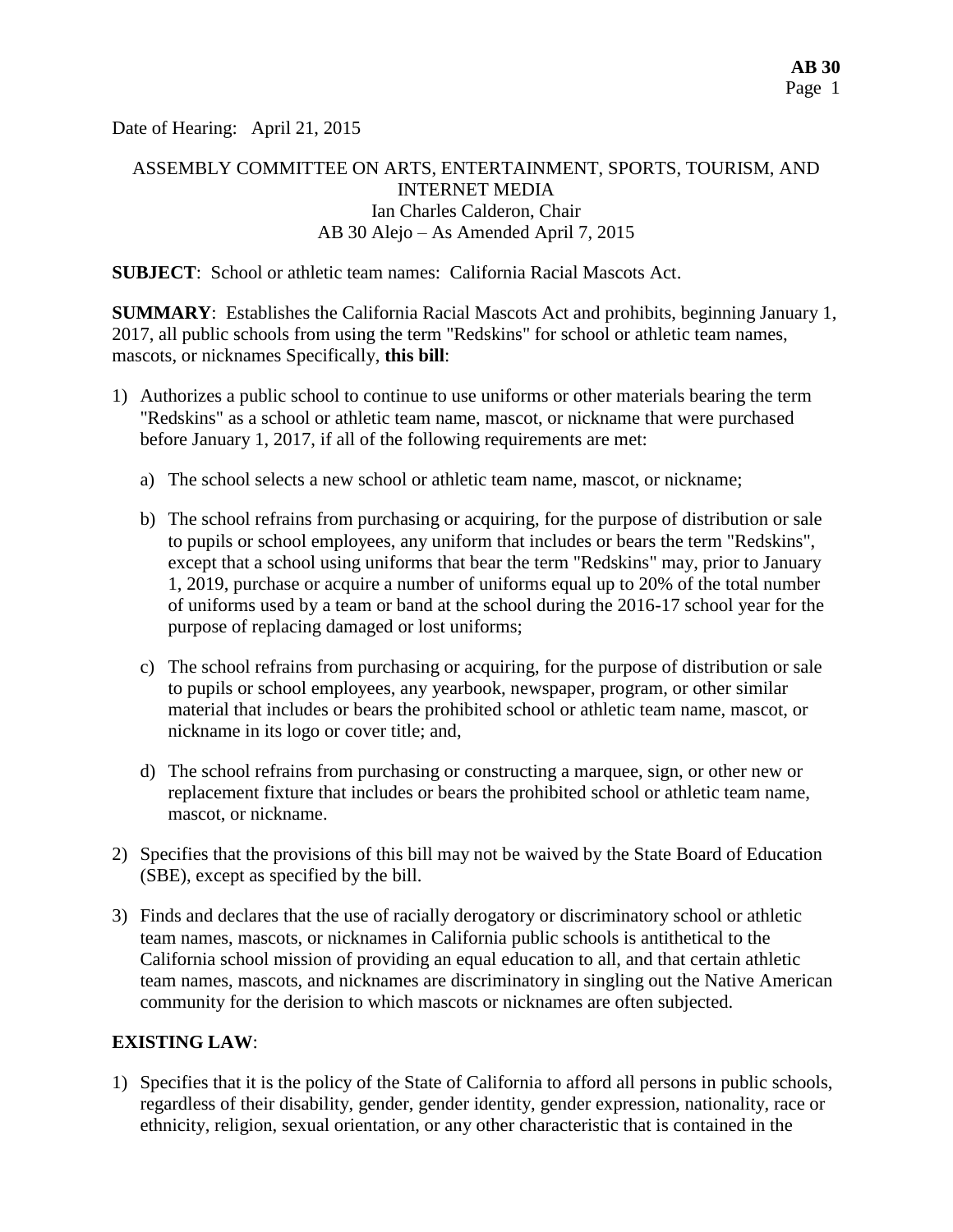definition of hate crimes, equal rights and opportunities in the educational institutions of the state. (Education Code (EC) Section 200)

2) Requires the SBE to adopt policies directed toward creating a school environment in kindergarten through grade 12 that is free from discriminatory attitudes and practices and acts of hate violence. (EC Section 233)

## **FISCAL EFFECT**: Unknown

## **COMMENTS**:

- 1) *Author's statement of need for legislation.* According to the author, "The use of the R-word as a team mascot began in an era when racism and bigotry were deemed acceptable. Once used to describe Native Americans scalps sold for a bounty, current use of the R-word is widely recognized as a racial slur that promotes discrimination against Native Americans. The Native Congress of American Indians launched a campaign 40 years ago to go against derogatory stereotypes in media and sports. Throughout the country, hundreds of demeaning "Indian" mascots have already been replaced. In 1972, Stanford switched from the Indians to the Cardinals. Other universities and hundreds of high schools have followed suit since then. This past summer, the movement gained momentum when the Yocha DeHe Tribe of Northern California aired a commercial denouncing the Washington mascot during the National Basketball Association (NBA) Finals. The commercial has refocused attention on the issue and helped millions of Americans understand the racial overtones of the team's moniker. With growing support and awareness of the issue, it is time that we act to disallow the use of the R-word by our public schools."
- 2) *Supporters: Redskins is a racist term and should not be used as a school mascot.* "When it comes to various aspects of imagery and representation of Native Americans in popular culture, there are many layers and issues. However, with respect to the broader arena of *Indian mascots*, it is clear that ideas and images connected to *redskins* are rooted in a history of racism towards Native Americans. Many Native people know and understand this, and Native American children should not be subjected to this form of *institutional racism*, nor should they accept it," said Brian A. Baker, Director of Native American Studies at California State University, Sacramento in support of AB 30. The Southern California Indian Center, Inc. confirm this sentiment in their support, sharing, **"**Living in a society with a history of racial prejudice requires even more sensitivity to the use of words and phrases derived from generations of hate, bigotry, and violence. Once used to describe Native American scalps sold for a bounty, the R-word is no different than racial epithets used against other racial groups. In recent years, the nation has increasingly focused on the offensiveness of the R-word because of its continued use by a professional football franchise. While that franchise is not located in California, our state should cease contributing what is viewed, more and more, as a national problem by ending the use of "Redskins" as a mascot in our public schools."

The American Civil Liberties Union supports for additional reasons, saying, "Public schools must strive to dispel, not perpetuate, racial stereotypes, if our students are to learn and be treated as equals. Moreover, schools' display of Indian mascots frequently infringes on religious freedom by appropriating and denigrating sacred symbols for mass entertainment. Eagle feathers, face paint and sacred dances have religious significance for some tribes. Just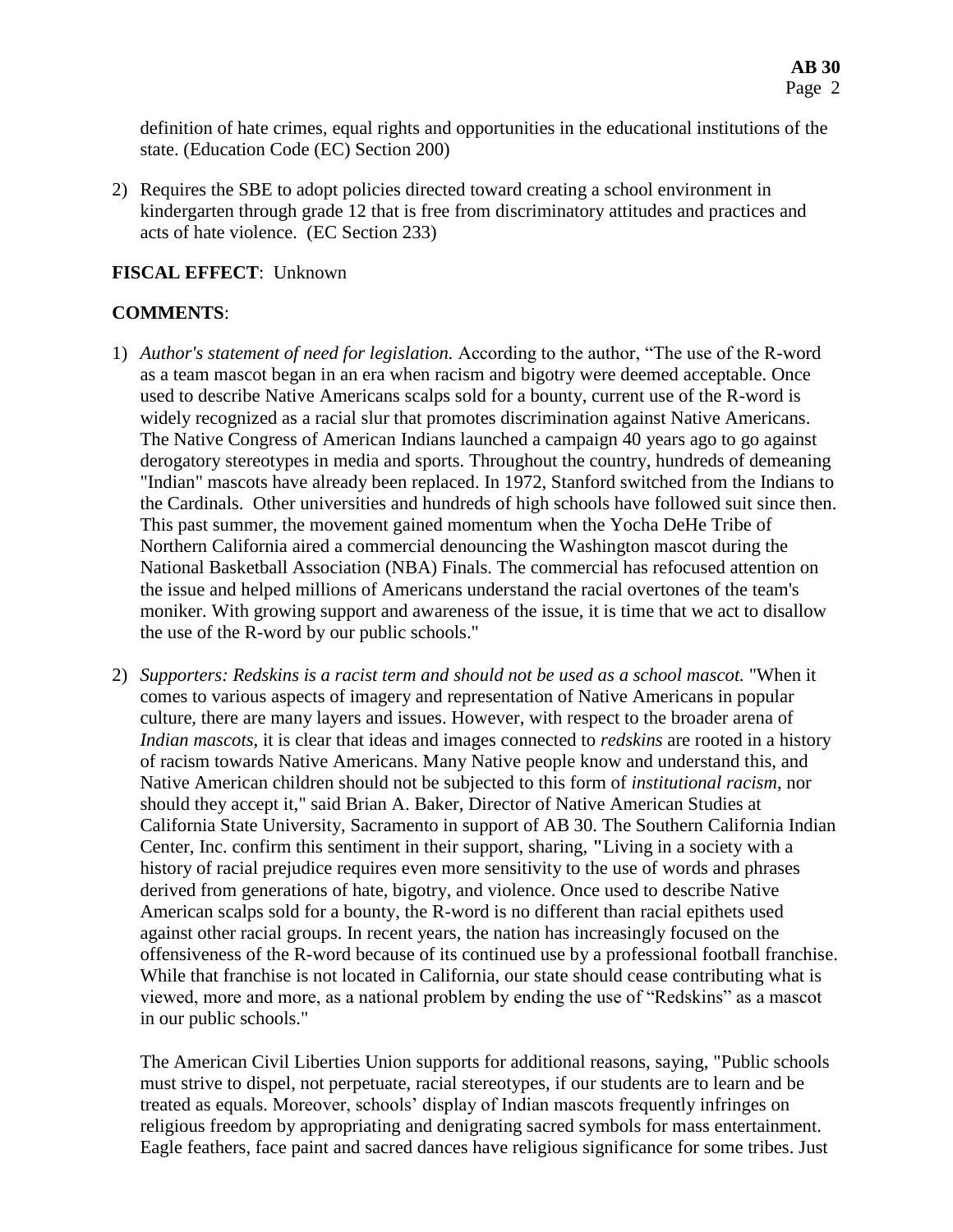as public schools may not constitutionally endorse religious symbols, they also may not denigrate them; yet schools do this when their official mascots, decorated with sacred feathers on Indian mascots, conduct 'War dances' at school athletic events."

Agua Caliente Band of Cahuilla Indians Tribal Council also urge support, pointing out that, "This country has progressed on so many social fronts over the last several decades, correcting oppressive, legally sanctioned behavior that treated many of our American citizens of color as less than equal partners in their pursuit to live the American Dream. 'Redskins' is a term that harkens back to those darker times. In our view, it is time for California public schools to drop the nickname that is widely viewed as a racial slur by Native Americans."

"There doesn't have to be a racist intent to produce a raciest outcome," notes the Yocha Dehe Wintun Nation in their letter to the committee. "Implementation of AB 30 is important to ensure that all children attending school in the State of California are able to do so without fear of discrimination or derision. We recognize that change does not occur overnight and support the phased-in approach outlined in AB 30 which will ensure that the affected schools are not unduly impacted from a financial perspective."

- 3) *Opposition: local control is the best way to address the issue.* The City of Gustine opposes AB 30, based upon their support of the Gustine Unified School District and Gustine High School's "Redskin" mascot. They wrote the committee to say, "At no time in the 80 years that Gustine High School has proudly displayed the Redskins mascot has any disparaging or derogatory use of the Redskin moniker taken place. The respect that the community and the School District have for Native Americans is clear and well documented. We believe that allowing the local control process to play out is the most appropriate way to address this matter."
- *4) The evolution of the term "Redskins."* The origin of the term "redskin" is a subject of some controversy. Sources including The Washington Post and Wikipedia refer to linguists such as [Smithsonian](http://en.wikipedia.org/wiki/Smithsonian_Institution) linguistics scholar [Ives Goddard,](http://en.wikipedia.org/wiki/Ives_Goddard) who believe the emergence of the term "redskins' is from the speech of Native Americans themselves and that the origin and use of the term in the late 18th and early 19th century was benign. This view is mirrored by University of Connecticut historian Nancy Shoemaker, who offers the following origin explanation, "By the time the original colonial designations of "Christian" and "Indian" were giving way to 'white,' 'red' and, with the increase in slave traffic, 'black.' 'Color didn't originate with Indian-white relations but with slavery." (Citation omitted).

A different view of the origin of the term is offered by Suzan Shown Harjo and other Native American activists who, for the past 13 years, have sought to cancel trademarks covering the name and logo of the Washington Redskins, based upon their belief that the origin of the term is based in the 1700's when early settlers offered a bounty for the killings of Native American people. "Redskin" was used to describe the bloody scalp that was provided as proof of a killing.

Regardless of the original meaning, the term has come to be associated by some with anti-Native American racism and is considered pejorative by many persons. As sports mascots, the term can encourage highly offensive speech by opposing teams. Chants such as "Kill the Redskins!" or "Scalp the Indians!" are commonly shouted by opponents of teams with Native American team names and mascots. These and negative mascot images may have a harmful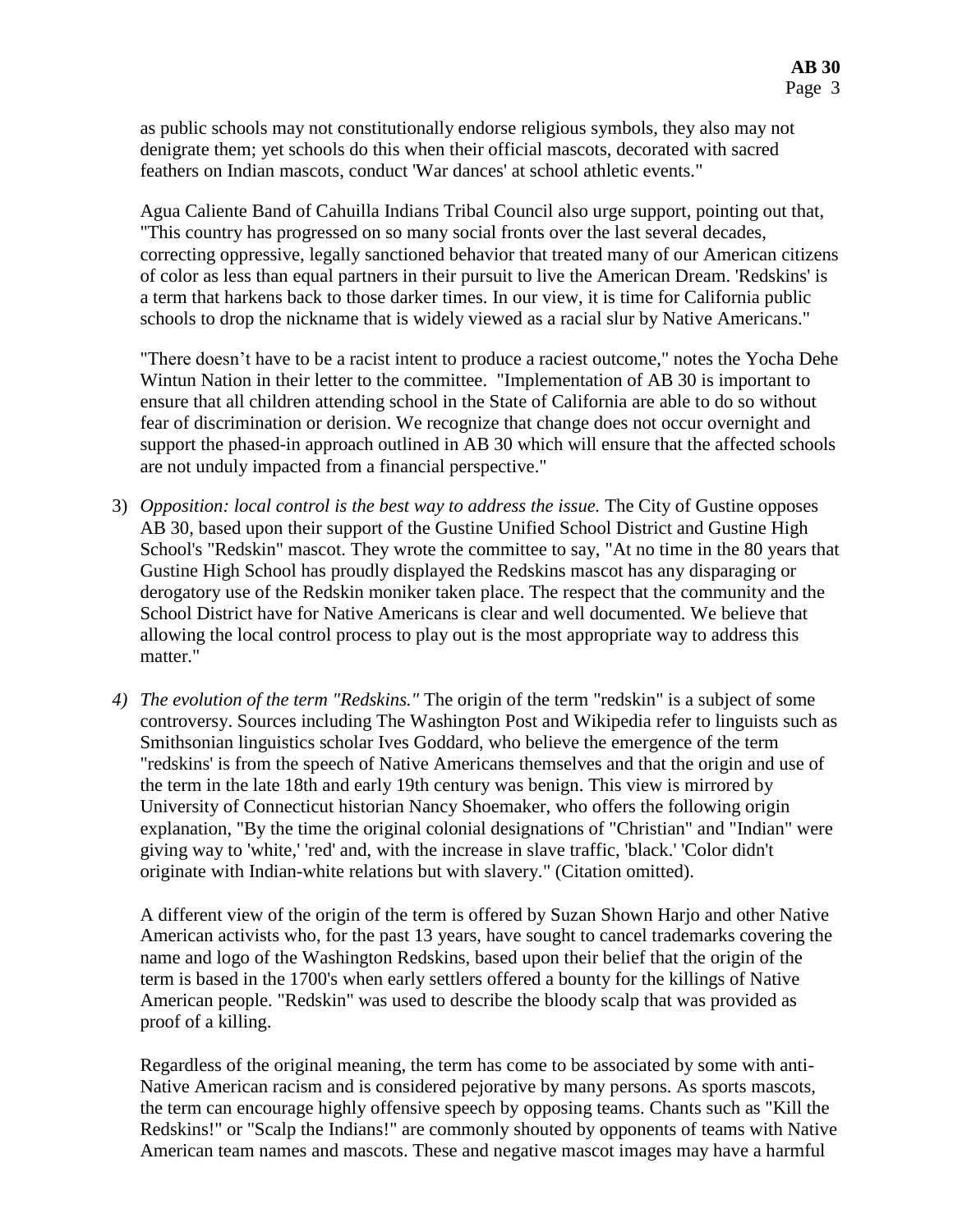effect on the self-esteem and self-confidence of Native American youth. (In a July 2014 report titled "Missing the Point," Erik Stegman and Victoria Phillips report that suicide is the second leading cause of death for Native American youth between 15 and 24, at a rate that is 2.5 times higher than the national average.)

5) *How many schools would be impacted by passage of AB 30?* There are currently four high schools in California that use "Redskins" as a team name and mascot. They include Gustine High School (Merced County), Calaveras High School (Calaveras County), Chowchilla Union High School (Madera County), and Tulare Union High School (Tulare County).

Colusa High School (Colusa County) changed its team name from "Redskins" to "Redhawks" about four years ago. The Los Angeles Unified School District (LAUSD) Board passed a resolution in 1997 finding that the "use of American Indian mascot names and images in schools evokes negative images that become deeply imbedded in the minds of students, depicting American Indians in inaccurate, stereotypic, and often violent manners." The resolution resolved that American Indian mascots and names such as Apaches, Mohicans, Warriors, and Braves would no longer be used. In 1998, a federal judge upheld the LAUSD resolution. According to the LAUSD, all American Indian names have been eliminated.

Nationally, at the high school level, 28 teams in 18 states have dropped the "Redskins" name during the past 25 years as a result of a combination of state legal action, protests from Native American groups, or voluntarily. However, there remain 62 high schools in the United States that continue to use the redskins name. Three of these have a majority of Native American students: [Red Mesa High School](http://en.wikipedia.org/wiki/Red_Mesa_High_School) (Arizona), Wellpinit High School [Wellpinit,](http://en.wikipedia.org/wiki/Wellpinit,_Washington)  [Washington](http://en.wikipedia.org/wiki/Wellpinit,_Washington) and Kingston High School [Kingston, Oklahoma.](http://en.wikipedia.org/wiki/Kingston,_Oklahoma) (Capital News Service, *The Other Redskins,* retrieved March 30, 2015.)

6) *National Collegiate Athletic Association (NCAA) Policy on "Hostile and Abusive" Mascots.* In 2005, the NCAA Executive Committee established a policy prohibiting colleges or universities with hostile or abusive mascots, nicknames or imagery from hosting any NCAA championship competitions. Also in 2005, National Congress of American Indians passed a resolution in support of the NCAA ban on "Indian" mascots, nicknames, and imagery in postseason play, including the namesake exception policy. The NCAA's policy took effect February 1, 2006.

Then-NCAA President Myles Brand stated in support of the policy, "The NCAA objects to institutions using racial/ethnic/national origin references in their intercollegiate athletics programs...As a national association, we believe that mascots, nicknames or images deemed hostile or abusive in terms of race, ethnicity or national origin should not be visible at the championship events that we control."

Upon announcing the policy, the NCAA's Executive Committee also "strongly suggested that institutions follow the best practices of institutions that do not support the use of Native American mascots or imagery. Model institutions include the University of Iowa and University of Wisconsin, who have practices of not scheduling athletic competitions with schools who use Native American nicknames, imagery or mascots."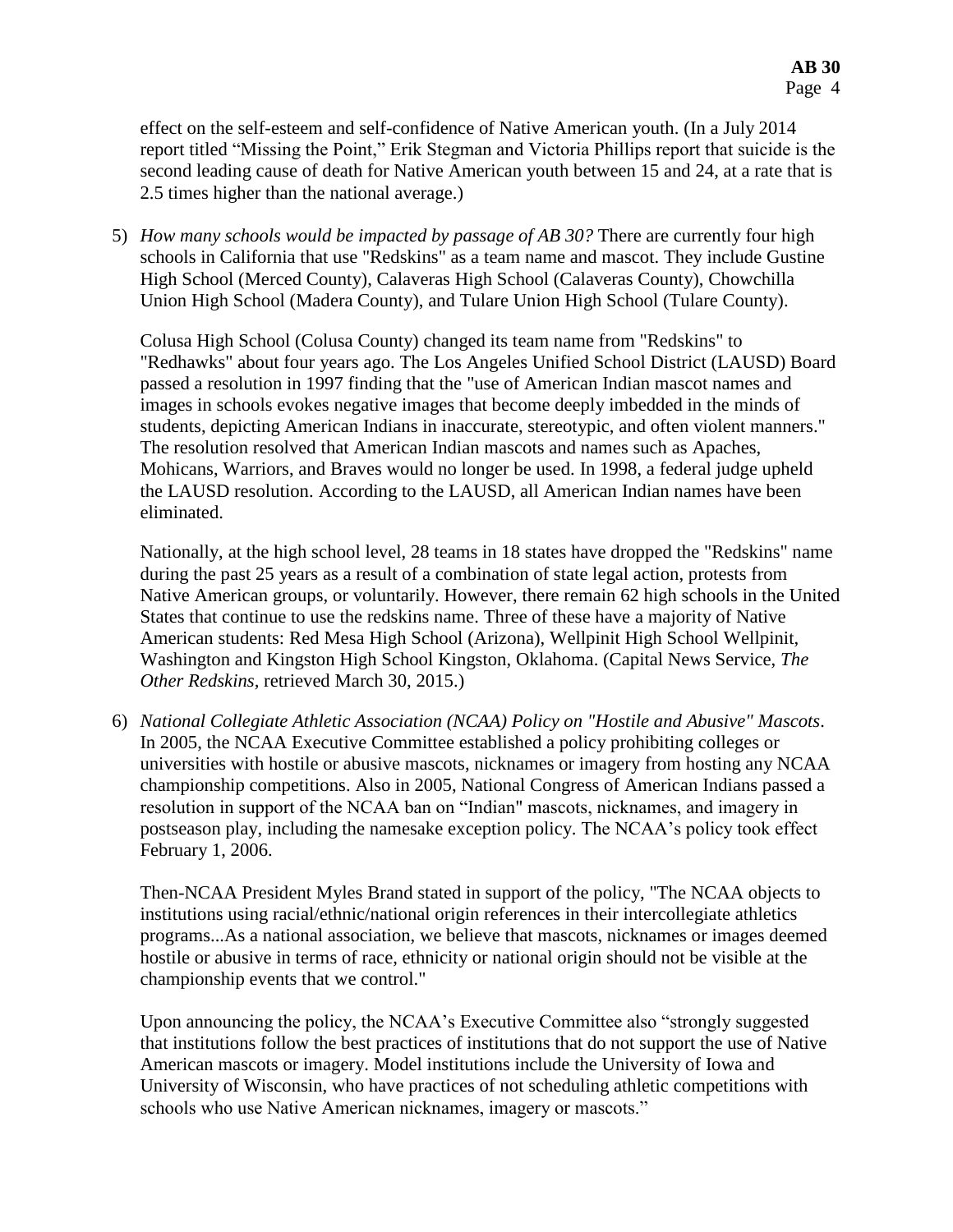The NCAA's namesake exception allows universities to keep their Native American nicknames and imagery if it is based on a particular tribe and have the permission to do so by the respective tribe. In 2005 the NCAA approved a namesake exception process; "…by which colleges and universities subject to restrictions on the use of Native American mascots, names and imagery at NCAA championships will be reviewed…One primary factor that will be considered is if documentation exists that a 'namesake' tribe has formally approved of the use of the mascot, name, and imagery by the institution."

The Florida State University "Seminoles," the University of Utah "Utes," and the Central Michigan University "Chippewas" were taken off the list after the local namesake tribes expressed support for their respective mascots and logos. The University of North Dakota did not receive an exemption for its Fighting Sioux name after it was determined that there was insufficient namesake support from local tribes. The University dropped the name in 2012 after more than two-thirds of voters in North Dakota voted against a state referendum to keep the name. California has one namesake exemption campus, CSU San Diego Aztec. No professional sports body has adopted a similar policy.

- 7) *Prior related legislation*.
	- a) ACR 168 (Alejo) of 2014, urges the National Football League (NFL) to join with the Legislature and numerous organizations in calling for a name change for the Washington, D.C. NFL team, and calls upon the owners of NFL teams based in California to urge the owner of the Washington, D.C. NFL team and the NFL Commissioner to change the team mascot. Adopted.
	- b) ACR 164 (Goldberg) of 2006, requested the California Interscholastic Federation to adopt policies that are consistent with the National Collegiate Athletic Association policies relative to the use of Native American mascots and any other hostile or abusive racial, ethnic, or national origin mascot. Adopted.
	- c) AB 13 (Goldberg) of 2005, substantially similar to this bill. Vetoed.
	- d) AB 858 (Goldberg) of 2004, substantially similar to this bill. Vetoed.
	- e) AB 2115 (Goldberg) of 2002, would have prohibited all public schools, community colleges, the California State University and the University of California, to the extent agreed upon by the Board of Regents, from using specified Native American names, including Redskins, Indians, Braves, Chiefs, Apaches, and Comanches, for school or athletic team names, mascots, or nicknames. Failed passage on the Assembly Floor.

# **REGISTERED SUPPORT / OPPOSITION**:

# **Support**

Agua Caliente Band of Cahuilla Indians Tribal Council American Civil Liberties Union of California American Indian Community Council Buena Vista Rancheria, Me-Wuk Indians California Civil Rights Coalition